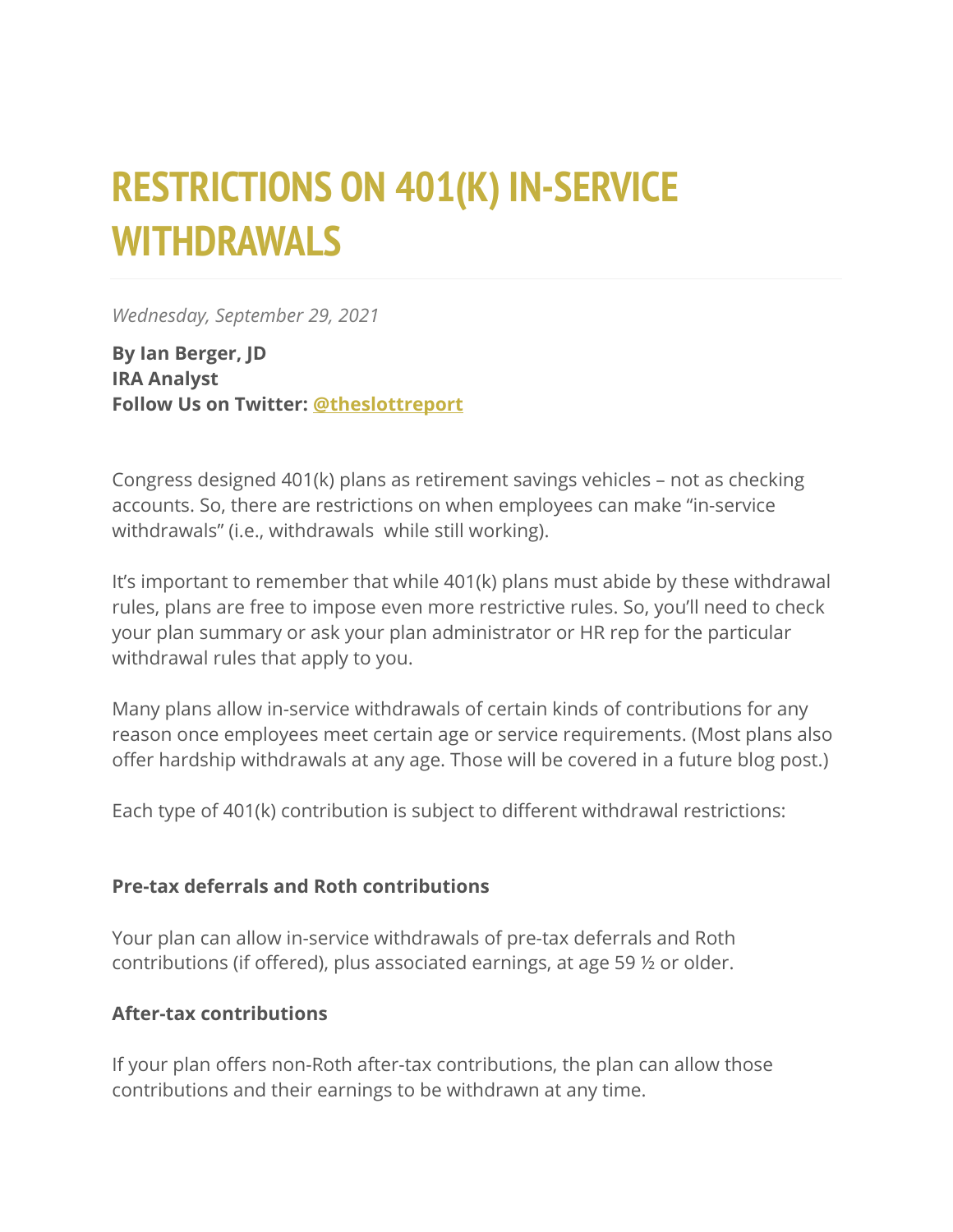# **Employer contributions**

Many plans permit in-service withdrawals of vested company contributions, such as matching or profit sharing contributions, and their earnings. The IRS rules are very flexible here. Plans can allow withdrawals at a specified age (even earlier than age 59 ½), after at least five years of plan participation or after the contribution has been in the plan for at least two years. Practically, however, most plans that allow in-service withdrawals of these funds permit them at age 59 ½ (like pre-tax deferrals and Roth contributions). Doing so simplifies plan administration and ensures that employees won't be stuck with the 10% early distribution penalty.

## **Safe harbor contributions**

Some 401(k) plans make "safe harbor" employer contributions to allow them to automatically satisfy certain IRS limits on contributions by highly-paid employees. Safe harbor contributions and associated earnings are not eligible for in-service withdrawal before age 59 ½.

### **Rollover contributions**

401(k) plans are permitted to allow incoming rollovers of pre-tax retirement accounts ("reverse rollovers"). Plans can allow in-service withdrawals of rollover contributions and their earnings at any time, regardless of age or service. Once again, however, many plans set age 59 ½ as the cutoff point.

## **Taxation**

Keep in mind that in-service withdrawals of pre-tax funds (i.e., elective deferrals, company contributions, safe harbor contributions and rollover contributions, plus associated earnings) are taxable to you. (If made before age 59 ½, they may also be subject to the 10% penalty.) Roth accounts and after-tax contribution accounts are treated separately. If a Roth 401(k) withdrawal is a "qualified distribution," it comes out completely tax-free. If not qualified, a portion of each Roth withdrawal is taxable. When after-tax contributions are withdrawn, a portion of each withdrawal is also usually taxable.